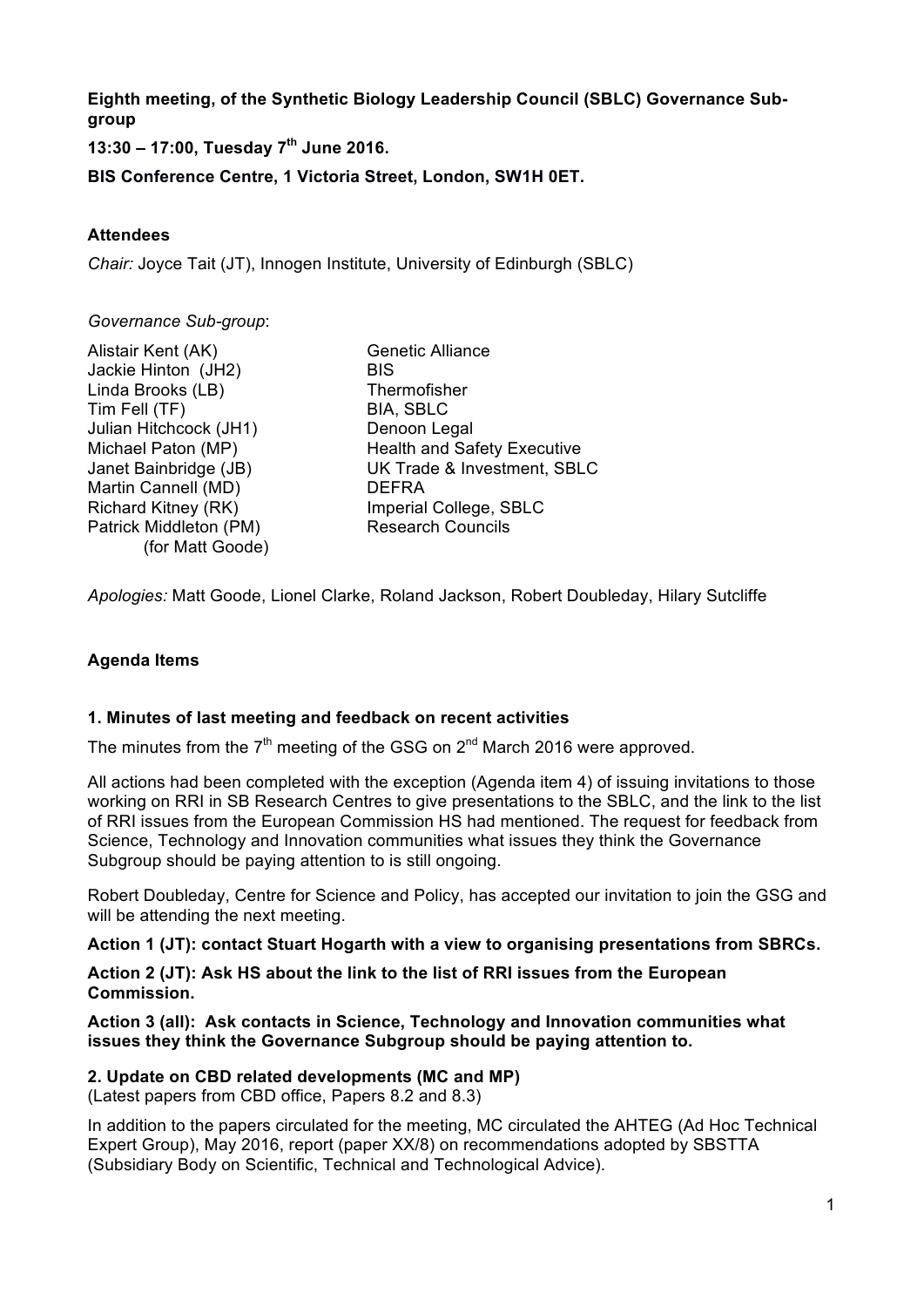Reporting on negotiations at SBSTTA20 (noted that the negotiations were tough):

- The main noteworthy outcome of the negotiations was regarding the operational definition of synthetic biology proposed by the synbio AHTEG. Two options will be discussed at COP in December: i) to note that more work needs to be done on the definition, particularly regarding inclusion and exclusion criteria; or ii) accept that it is appropriate to use the current definition as an operational definition (for the purposes of scientific and technical deliberations). Both recommendations will be discussed by the COP.
- Considering whether the question "Does synthetic biology meet the criteria for a "new and emerging issue" had been addressed, several Parties argued that there has so far been no systematic analysis against the relevant criteria. The AHTEG mandate has been extended to address this issue within the next year. It's worth noting that EU member states do not have their 'own voice' at the COP/MOP meeting. Instead negotiating positions are coordinated at EU level. In the lead up to COP/MOP, the EU will be developing a position paper with regard to these discussions. Defra will be involved in the drafting groups.
- There will be a future action for GSG to comment on these negotiations.

In discussion the following points were noted:

- The language including 'products' (i.e. non-living products) within the coverage of the CBD and its protocols is still there in the latest papers. It was seen as potentially risky for the future proportionate governance of synthetic biology to leave this language unchallenged.
- The NGO influence on EU debates was seen as being less than on CBD-related fora.
- There should be a requirement not to create new laws until those that are currently in place are being effectively implemented and are unable to cope with new circumstances.
- The new more precise techniques involved in synthetic biology actually reduce the uncertainties around the properties of the modified organism compared to 'old GM'.
- There was a brief discussion on the EU system for regulating synthetic biology and gene editing and whether both will be regarded as 'GM' from the point of view of EU regulations.

### **Action 4 (All): based on this discussion to feed back to the GSG any additional points they would like to make after reading the documents circulated.**

### **Action 5 (JT): send a copy of the SB report prepared for UK and RoI Environmental Agencies when it becomes available**

# **3. Synthetic Biology Strategy Paper – meeting the commitments**

(Strategy paper 'Biodesign for the Bio-economy') (TF, AK, JB, JT)

This item considered the recommendations in the strategic plan, to be spread across future SBLC meetings as part of an annual agenda in the following order: Recommendation 4 (including RRI and Regulations) + Recommendation 1 (including investor interests following SynBioBeta) (July meeting); Recommendation 3 (Skills, training) plus Recommendation 5 (national and international coordination) plus updates and actions from Recommendation 4 and Recommendation 1 (Nov meeting); and Recommendation 2 (SBRC and wider infrastructure of foundries etc) plus review of all Recommendations (metrics), plans for next annual cycle, and budget needs (Mar 17 meeting).

The points raised on Recommendation 1 were:

- The momentum behind promotion of synthetic biology is not being maintained at a high enough level to enable the UK to capitalise on its initial competitive advantage – there is a need to reinforce the message that SB is the *foundation* of the bioeconomy and as such it needs much stronger financial support than it is currently getting.
- (Related to Recommendation 3) We need to ensure that we have the trained expertise to enable us to benefit from increased investment.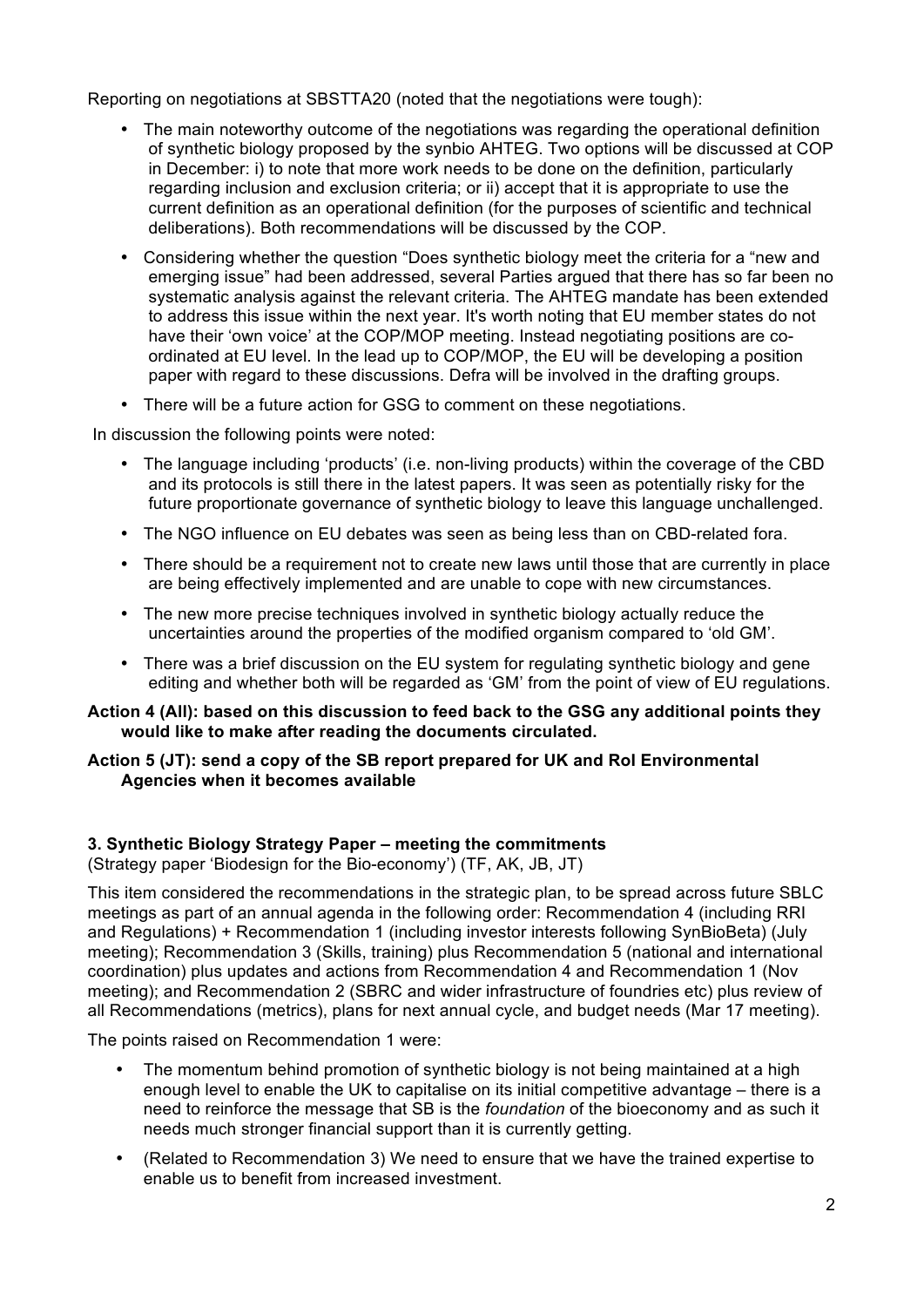- The UK needs to give greater emphasis to the engineering aspect of synthetic biology, particularly through more high level involvement of EPSRC in discussions and decision making relevant to synthetic biology and the bioeconomy. The tools of automation and the ability to scale up production processes will be important aspects of such initiatives.
- The development of engineering-related standards will be an essential part of the supporting infrastructure to enable synthetic biology to deliver its potential contribution to the bioeconomy. Standards are also needed on working practices and safety, quality and efficacy.

The focus on governance was seen, among other things, as being about ensuring a receptive space for the technology that emerges from synthetic biology. The points raised on Recommendation 4 included some sent in by HS who was not able to be at the meeting:

- The idea was floated of asking investors and stakeholders what they want to see from the technology. This was seen as related to achieving balanced stakeholder representation through our meetings and in addition paying greater attention to the full range of stakeholder perspectives including those who advocate a strongly precautionary approach.
- Any SBLC initiative involving an increased effort on stakeholder engagement would need to be funded. BBSRC funded some research last year on mapping the stakeholder community and will send the GSG the outcomes of that research.
- The UK biosecurity strategy, covering dual use research of concern (DURC) and research integrity is currently being revised with a view to publication.
- Attention was drawn to the US enlightened approach to biosecurity where very wellqualified FBI personnel engage actively with the research community, including 'garage biology'. There is no equivalent in the UK and SBLC should encourage such an approach to be developed.
- In catering for needs related to biosecurity aspects of synthetic biology, it is important to ensure that any governance mechanisms introduced do not inhibit our ability to deal with an actual biosecurity threat (or a naturally occurring pandemic) by the rapid development of diagnostic tools, vaccines and antibiotics.
- **Action 6 (GSG): (i) to urge the SBLC to emphasise the role of synthetic biology in future planning for the bio-economy and to seek significantly enhanced funding to enable us to build on our current advantage; (ii) to seek (through RCUK) stronger representation from EPSRC in fora where discussions are held and decisions are taken that are relevant to the role of synthetic biology in the bioeconomy.**
- **Action 7 (RK and TF): to prepare a note for the next SBLC meeting on where future funding needs to be directed to deliver the greatest benefit for the bioeconomy and on the role of standards in complementing that investment.**
- **Action 8 (PM): to send GSG members the results of the BBSRC funded stakeholder mapping initiative.**
- **Action 9 (JH2): to send GSG members the UK Biosecurity Strategy when it is available.**
- **Action 10 (SBLC): to encourage those working on biosecurity in the UK to engage more proactively with those working on synthetic biology outside the mainstream of research funding and innovation support.**

**4. Tabled for future consideration – Paper on "Public dialogue on genome editing"** (http://nuffieldbioethics.org/blog/2016/public-dialogue-on-genome-editing-why-when-who/)

Due to the absence of Roland Jackson (RJ), it was decided that the discussion will be pushed back to the next meeting, when RJ is back. RJ had provided the link to a paper on genome editing, presumably in response to the action point in item 4 in the previous minutes, in lieu of the paper on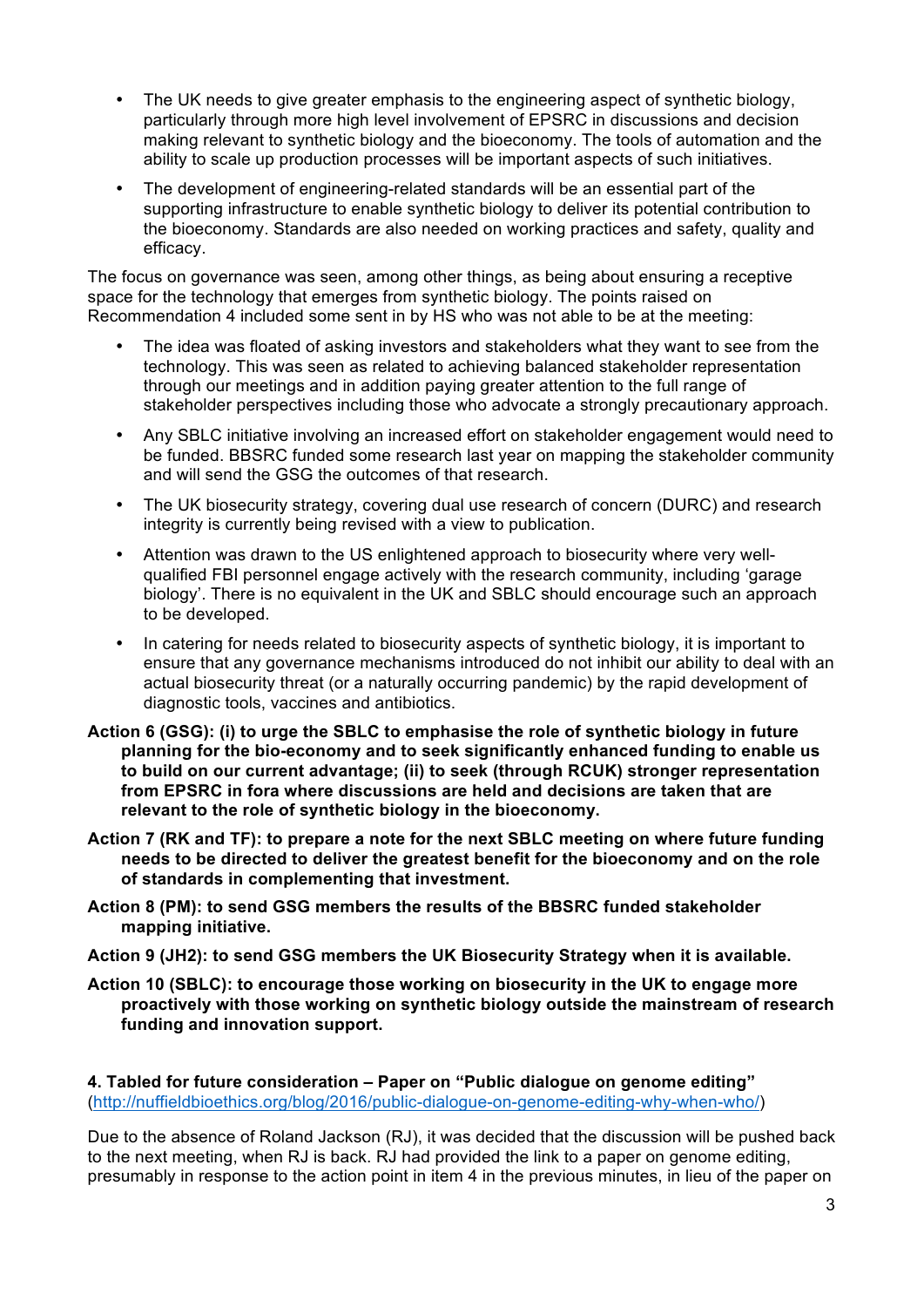the Robotics dialogue. It was noted that Nuffield is going to produce a report soon on genome editing.

The need for public engagement will have to be discussed again at the next SG meeting, but in the meantime the following remarks were made:

- There seemed to be conflicting views about the need for public engagement at the last meeting organised by Nuffield and Sciencewise, between the legal regulators and everybody else.
- Due to the expense involved, a public dialogue makes sense only if there is an actual demand for it from the community, and the timing is important.
- There is a need for a properly informed public debate with clear and accurate language so people get both the science and the language right (something like a thesaurus of terms was suggested); also the public needs to be educated about what is good evidence and what is not. This need for clarity and understanding is important not only for the public, but for the regulators as well.
- Greater mediatisation on what's happening in SB in the UK should be encouraged, as journalists tend to focus on science made in the US.

### **Action 11 (GSG): full discussion on the topic at the next meeting.**

### **5. BSI project on Proportionate and Adaptive Governance of Innovative Technologies**

This item discussed a report from a recent project at the Innogen Institute, funded by the British Standards Institution (BSI). In the context of the need for more proportionate and adaptive regulatory systems and a pro-innovation government agenda, this project considered how standards could be integrated more purposively alongside regulations and regulatory guidelines to deliver such an outcome (including a focus on Responsible Research and Innovation). A key outcome of this project was an outline framework for application to future developments in synthetic biology, and life sciences more generally.

The BSI is proposing to fund a second phase of this research to consider two case studies in more depth and to take them to a point where they can be used as a starting point for the actual delivery of future standards. This will be supplemented by a grant from the ESRC Knowledge Transfer Fund held at the University of Edinburgh. We have proposed that one of the case studies should be on the future governance of synthetic biology, assuming that the regulatory precedent will be the systems currently in place for GMOs.

We are suggesting that this could be a contribution to Actions 4.1 and 4.2 in 'Biodesign for the Bioeconomy'.

The GSG was asked to comment on this proposal prior to its being discussed at the next SBLC meeting. The discussion covered the following points (including comments sent in advance from HS who was unable to attend):

- The overall approach outlined in the proposed framework was seen to be useful, i.e. the regulatory approach itself should be goal-setting (make sure the environment is not harmed) with the emphasis on achieving that through the adoption of guidelines and standards.
- The issue is not to attempt to amend the EU regulations (seen as unrealistic) but to add a preliminary phase to the current regulatory system that would simplify and speed up the regulation of organisms that could be demonstrated to comply with standards to demonstrate safety to people and the environment.
- Discussion included the choice of case study, and the arsenic biosensor that has been going through the EU regulatory system for a number of years was one choice considered. However, for the UK to influence the EU in the context of judging the relative safety of